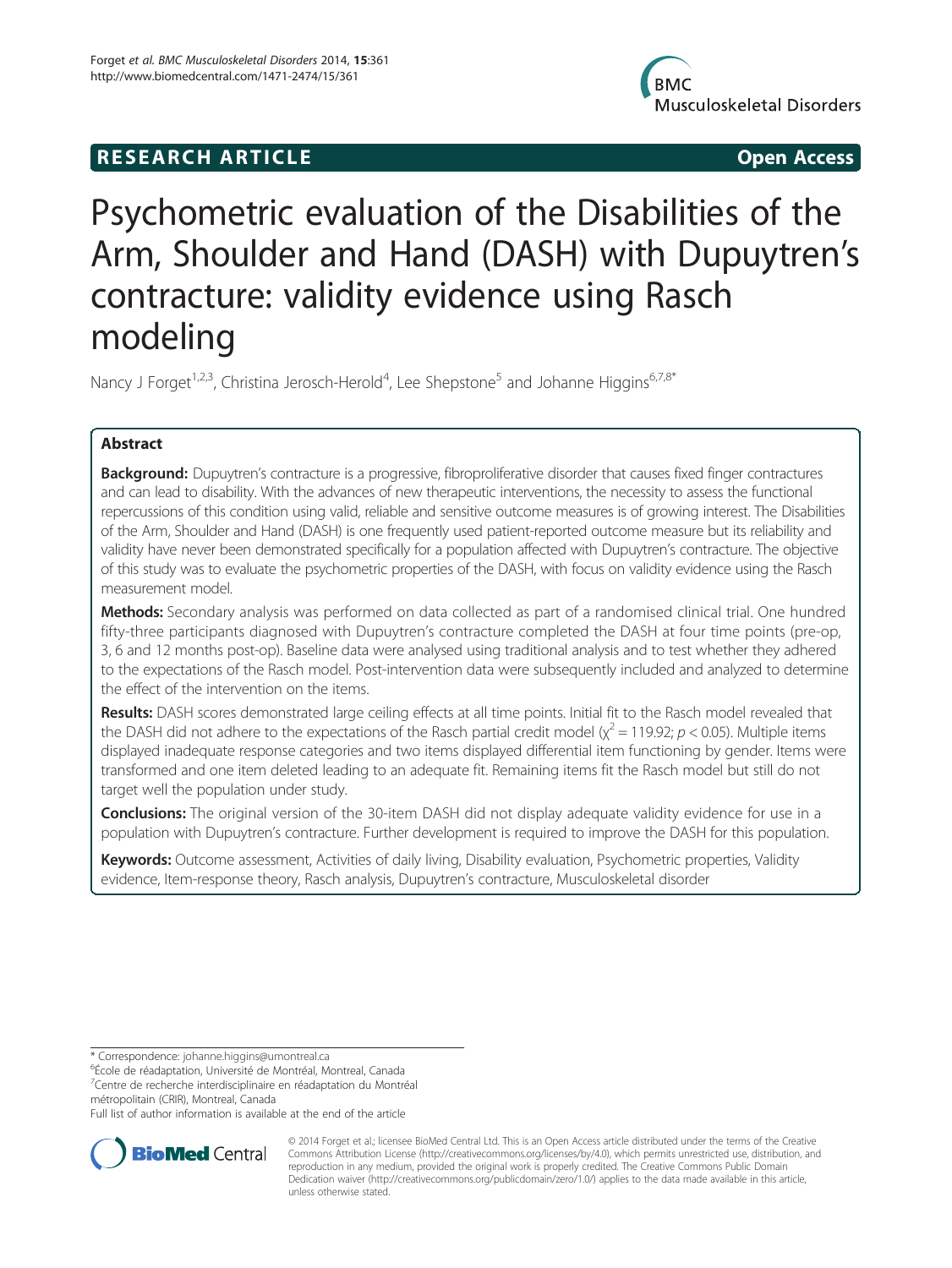#### Background

Dupuytren's disease is a chronic and progressive musculoskeletal condition affecting the hands [\[1](#page-10-0)] and is characterized by a progressive thickening of the palmar fascia. It results in the creation of nodules and cords at the level of the palm and/or fingers, which can lead to a gradual flexion contracture and permanent finger extension restriction. Its point prevalence in a male Caucasian population is estimated to be 8.8% for working age (French male civil servants; approx. mean age 45 y.o) [[2\]](#page-10-0) and tends to increase with age, estimated to be 39% in Icelandic males aged 70-74 (29% with nodules only; 10% with finger contracture) [\[3](#page-10-0)]. To correct the deformities occasioned by Dupuytren's contracture (DC), a surgical approach is most commonly used so far [\[1\]](#page-10-0). Recently, there has been a growing scientific interest in less invasive interventions for DC, such as percutaneous needle fasciotomy [\[4](#page-10-0)] or collagenase injection [[5\]](#page-10-0). In order to determine treatment effectiveness, the assessment of functional performance is now recognized as an important outcome measure to include in clinical trials related to upper extremity conditions. One of the most widely used patient-reported outcome measuring this construct is the Disabilities of the Arm, Shoulder and Hand (DASH) [\[6](#page-10-0)]. The DASH has been extensively studied, its reliability and validity demonstrated in many different populations, has been translated in multiple languages and its relation to the International Classification of Functioning, Disability and Health (ICF) has been verified [\[7,8\]](#page-10-0). It has been shown to be psychometrically robust, free of charge and United States population norms are available [[7,9](#page-10-0)]. The construct validity of the DASH was demonstrated in samples regrouping various upper extremity conditions, and no floor or ceiling effects (ie: referring to a large distribution near the bottom and top scores respectively) were observed in a sample of people with either wrist\hand or shoulder problems [[10](#page-10-0)]. Based on traditional analyses, the results of multiple studies support the use of the DASH as an appropriate measure of functional performance in persons with proximal humeral fractures [[11\]](#page-10-0), shoulder disabilities [[12,13\]](#page-10-0), ulnar neuropathy at the elbow [[14](#page-10-0)], rheumatoid arthritis [[15](#page-10-0)], work-related musculoskeletal complaints [[16](#page-10-0)], and thumb osteoarthritis [[17](#page-10-0)]. A recent review reported numerous studies that used the DASH to assess functional performance with a population affected by DC [\[18\]](#page-10-0). However, to the best of our knowledge, no validation study has ever been undertaken specifically with this population.

Current thinking defines validity less as a property of the test but rather as an appraisal of the meaning of the test score based on empirical evidence, dependent not only on the test's characteristics, but also on its respondents' characteristics and on the evaluative context [[19](#page-10-0)]. According to the Standards for educational and psychological testing [[20](#page-10-0)], the validation process of a test should include 5 sources of empirical evidence in order to provide a comprehensive validity argument. Evidences based on test content, based on response processes, based on internal structure, based on relations to other variables and based on consequences of testing can be demonstrated with traditional arguments and with item response theory (IRT), including the Rasch modeling [[21-23](#page-10-0)]. Rasch is a statistical model which describes the relationship between persons' ability and individual item's level of difficulty [[24\]](#page-10-0). This model transforms patient-reported outcome measure' ordinal scales into interval scales and performs a linear transformation of the raw scores depicting the latent trait being measured as a continuum [\[25](#page-10-0)]. The individual items' locations along this continuum mark their level of difficulty and the persons' locations represent their ability level on the latent trait and fit to the model provides the empirical evidence to support how well the items measure that latent trait [[26\]](#page-11-0). Multiple studies have analysed the DASH based on samples including various musculoskeletal conditions using Rasch modeling: to generate a clinically useful collection form [\[27](#page-11-0)], to compare with other measures [\[28](#page-11-0)], to develop a shorter version [\[29](#page-11-0)], to examine its factor structure [[30,31\]](#page-11-0), and to estimate its psychometric properties [\[31](#page-11-0)]. To the best of our knowledge, only one study looked at the DASH's psychometric properties in relation to a specific condition, the sample composed of people affected by multiple sclerosis [\[32\]](#page-11-0).

The objective of this study was to evaluate the psychometric properties of the DASH, with focus on validity evidence using partial credit Rasch measurement model [[33\]](#page-11-0) in a sample of people diagnosed with DC.

#### **Methods**

#### Sample and data collection

Secondary analysis were performed on data collected as part of a multi-centre, pragmatic, randomised controlled trial on the clinical effectiveness of static night-time splinting after fasciectomy or dermofasciectomy (SCoRD trial - registered as an International Standard Randomised Controlled Trial ISRCTN57079614) [\[34,35\]](#page-11-0). Patients were eligible if they were 18 years and older, developed DC in one or more fingers and were waiting for a fasciectomy or dermofasciectomy. Ethics approval of the original trial was obtained in July 2007 by the Cambridgeshire 2 Research Ethics Committee (REC 07/Q0108/120) and by the Research Governance and Ethics Committee of each participating hospital. All participants gave written informed consent [[35](#page-11-0)].

Data on personal factors, such as age and gender, and DASH total scores from 4 time points (before the surgery (baseline) and at 3-, 6- and 12-months post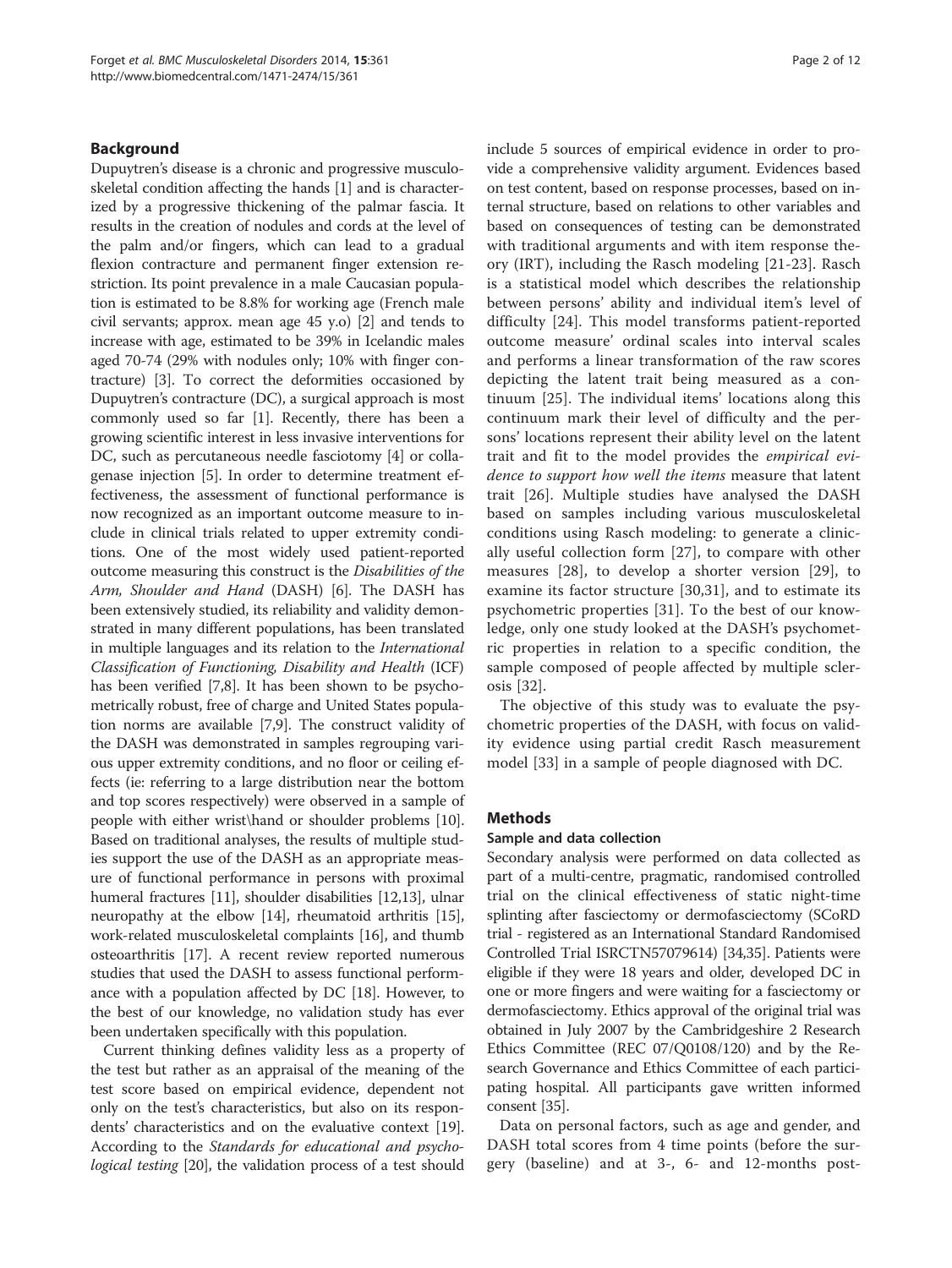surgical intervention) were retrieved and analysed for 153 participants.

### Outcome measure: DASH

The Disabilities of the Arm, Shoulder and Hand (DASH) is a 30-item regional patient-reported outcome measure designed to measure functioning and symptoms [\(http://](http://www.dash.iwh.on.ca/) [www.dash.iwh.on.ca/](http://www.dash.iwh.on.ca/)). The DASH scores on a 5-point Likert scale (1-No difficulty to 5-Unable) and total score ranges from 0 (no disability) to 100 (severe disability). It comprises of 21 items on functioning and 9 items on symptom severity.

# Statistical analyses

Descriptive statistics were used to portray our sample's characteristics, scores' distribution and items' response profile. Cross-sectional reliability estimate were performed, with a Cronbach's α between 0.7-0.95 considered good [[36\]](#page-11-0). Analyses were completed using IBM SPSS Statistics for Windows, Version 20.0 (IBM Corp. 2011, Armonk, NY).

# Validity evidence using Rasch analysis

The American Educational Research Association proposed a different conceptualisation of validity that offers guidelines for developing a scientifically sound validity argument to support the intended interpretation of test scores and their relevance to the proposed use [\[20\]](#page-10-0). Viewed as a unitary concept, validity can be appreciated by demonstrating five distinct, but not mutually exclusive, types of evidence: evidence based on test content, on response pattern, on internal structure, on relations to other variables and on consequences of testing [[20](#page-10-0)]. Using these definitions, Lim & al. [\[21\]](#page-10-0) demonstrated the usefulness of using Rasch analysis in order to appraise the different types of validity evidence.

# Rasch analysis

Items of the DASH administered prior to surgery were analysed with RUMM2030 software [[37](#page-11-0)] using the Rasch partial credit model which is suited for measures with scales composed of  $\geq 2$  ordered response categories (e.g. from no difficulty to unable) [[38\]](#page-11-0). As Rasch analysis requires that a single construct is measured, unidimensionality of the DASH was assessed a priori by Principal Component Analysis (PCA), as recommended and performed elsewhere [[39-41](#page-11-0)], using the Proc Factor procedure with SAS version 9.1 (SAS Institute Inc. Cary, NC, USA). First, data were evaluated to determine whether the pre-requisites for conducting PCA were met (normality, interval-level measurement, random sampling and bivariate normal distribution) [[42\]](#page-11-0). Because the DASH is scored on an ordinal scale, PCA was carried out using a polychoric correlation as an input. Selection of the final number of factors was based on established rules: eigenvalues  $(\varepsilon) > 1$  [[43\]](#page-11-0), scree test [\[44](#page-11-0)] and percentage of the common variance explained by the different components.

### Evidence based on test content

Related to content validity, validity evidence based on test content is demonstrated through proper targeting of the items and the absence of gaps along the latent trait continuum [[21\]](#page-10-0). Because Rasch analysis places items and persons along the same linear continuum, if no items are located in the vicinity of the persons' level of ability or if there are important gaps between the difficulty levels of the items, the ability of these persons cannot be estimated with precision. This type of evidence was investigated by the use of different statistics (eg: person ability estimates, test information function) and by inspection of the item-person map for proper targeting of the items to the persons. If the items are clustered on the right and the persons on the left, or vice-versa, it is indicative of mistargeting. It can also be verified by comparing the mean location score obtained for the persons' ability with that of the value of zero set as a default for the items' difficulty. The presence of gaps in the items' location along the continuum was also inspected.

# Evidence based on response processes

Related to construct validity, evidence based on response processes examines the adequacy of the type of responses in relation to the construct being measured [\[45\]](#page-11-0). This can be performed by looking at the extent to which the subjects' responses correspond to the expectations of the Rasch model [\[46](#page-11-0)] and is done through the examination of several 'fit indices' or fit statistics. First, the global model fit statistic, reported as a chi-square, is used to assess the overall fit with a statistically significant ( $p$  <0.05) result indicating an ill-fitting model [[47](#page-11-0)]. Item and person standardized fit residuals should be located between  $\pm 2.5$ logits to be considered as fitting the model [\[48\]](#page-11-0). They are expected to have a mean of zero and a standard deviation of 1. Their corresponding chi-squares and F-statistics must be non-significant ( $p > 0.05$ ). We further investigated this type of evidence by looking at the adequacy of response categories. For items scored on an ordinal scale (>2 categories), responses should be adequately distributed across the item's response categories, and this can be indicated as a minimum of 10 responses per response category [[49\]](#page-11-0). Also, a well functioning scale should have all of its composing response categories demonstrating the highest probability of being endorsed at different level of difficulty, as examined with the probability curves. The thresholds are those points along a theoretical continuum of item difficulty where the probability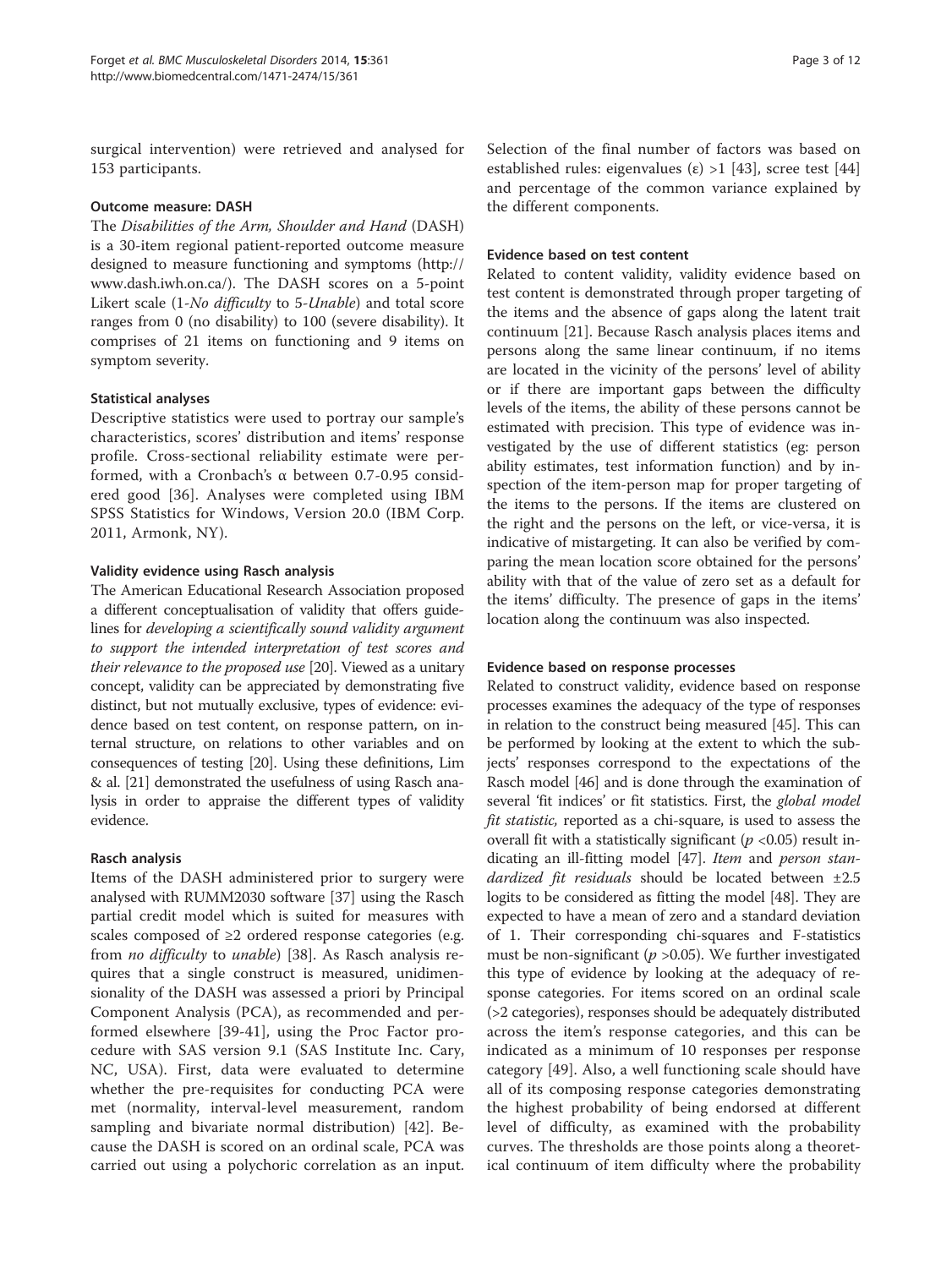of a person responding either 0-or-1, and 1-or-2 respectively, is equally likely.

#### Evidence based on internal structure

Also related to construct validity, this type of evidence examines the relationship between the items and the measured construct and within the measure's items [[21\]](#page-10-0). Evidence based on internal structure is demonstrated if acceptable person and item fit statistics are obtained and items are not displaying any differential item functioning (DIF). A true measure must be invariant and the probability of "success" on an item must not be affected by the person's personal characteristics. Items displaying DIF demonstrate different probabilities depending on the group of persons being assessed (e.g. men vs. women) and violate the property of invariance inherent to the Rasch model. DIF can be detected using the item characteristic curves (ICC) that describe the relationship between an item's difficulty (X axis) and a person's ability (Y axis) where as a person's ability increases, the probability of getting a "correct" answer also increases. If the location of the curves differs while the slopes are identical, it indicates the presence of a uniform DIF: the difference between groups is constant across all ability levels. Whereas, when the slopes are not parallel or cross each other, it is indicative of non-uniform DIF: the differences between groups vary across the ability continuum. The variables that were examined for the presence of DIF were the time of evaluation, age, gender, clinical characteristics (Woodruff grade [[50](#page-11-0)]) and randomisation group.

# Evidence based on consequences of testing

This type of evidence examines the consequences of the measurement (of the testing procedure and of the interpretation of scores obtained) on the people on whom the test is administered [\[20](#page-10-0)]. This type of evidence can be estimated by looking at both the anticipated and unanticipated benefits of the measurement and the differential consequences amongst subgroups of the population [[51\]](#page-11-0). Even if Rasch analysis does not directly address this type of evidence, the results obtained by the DIF and targeting are useful to draw a judgment on this type of evidence [\[21](#page-10-0)]. As an example, if the test demonstrates DIF by gender, this could imply that it might be more difficult for men (or women) to get a higher (or lower) score on the test, which could lead to discrimination based on gender.

# Reliability evidence

Reliability of the DASH was also examined using Rasch. In RUMM2030, the reliability index, also called the person separation index, is interpreted as a Cronbach's  $\alpha$  and indicates how well the items can discriminate persons in different levels of ability [[25](#page-10-0)] with an estimate >0.8 deemed satisfactory [\[52\]](#page-11-0).

#### Change over time

Post-intervention evaluations (3-, 6-, and 12-months post-intervention) were subsequently racked by appending the post intervention item responses onto the baseline item responses [[53,54\]](#page-11-0). In other words, each participant's scores is entered four times: once for every testing occasion. This procedure generates item difficulty estimates for baseline and post intervention assessments and determines whether the intervention had an impact on item locations. For the sole purpose of performing this analysis, a proper fitting model needs to be obtained. Misfitting items are deleted starting with the most misfitting, based on their fit statistics or the presence of DIF.

#### Results

#### Sample characteristics

Baseline data from 153 participants were analysed. Mean age was 67 (SD 10) and composed of 119 men (78%) and 34 women. All participants underwent fasciectomy  $(n = 138)$  or dermofasciectomy  $(n = 15)$  and the vast majority had multiple digits and/or multiple joints affected (Woodruff Grade 2- MCP only: n = 10; Grade 3- MCP and PIP, single digit:  $n = 87$ ; Grade 4- as Grade 3 in multiple digits:  $n = 56$ ).

#### Score distribution and traditional reliability estimate

Baseline: Mean DASH score was 15.9 (SD 14.5) with a positive skew for our score distribution. Five percent of participants obtained a total score of 0 (meaning no disability). Two items demonstrate a substantial amount of missing values with one item reaching an unacceptable threshold, defined as >15% [[55\]](#page-11-0) (5% of missing values for item 19- Recreational activities in which you move your arm freely; 15.7% for item 21- Sexual activities). The number of responses per response option is also positively skewed, with proportions ranging from 32% (item "open jar") to 83,7% (items "turn a key" and "sexual activities") of respondents that utilized the *no diffi*culty (or equivalent) category. All items demonstrated underutilized scale categories (<10 responses per category), ranging from 1 to 3 of the 5 available response categories, and all of which are situated to the hardest extreme of the scale (from *moderate difficulty* to *unable*).

Other time points: The mean DASH scores were 10.3 (SD 12.9), 7.6 (SD 11.1), 6.7 (SD 12.3) at 3-, 6- and 12 months respectively, with proportions of total scores of 0 (no disability) of 17%, 28% and 35% of our sample at 3-, 6- and 12-months post-intervention respectively.

Traditional reliability analysis revealed a Cronbach's α of 0.95 which represents an excellent estimate of internal consistency.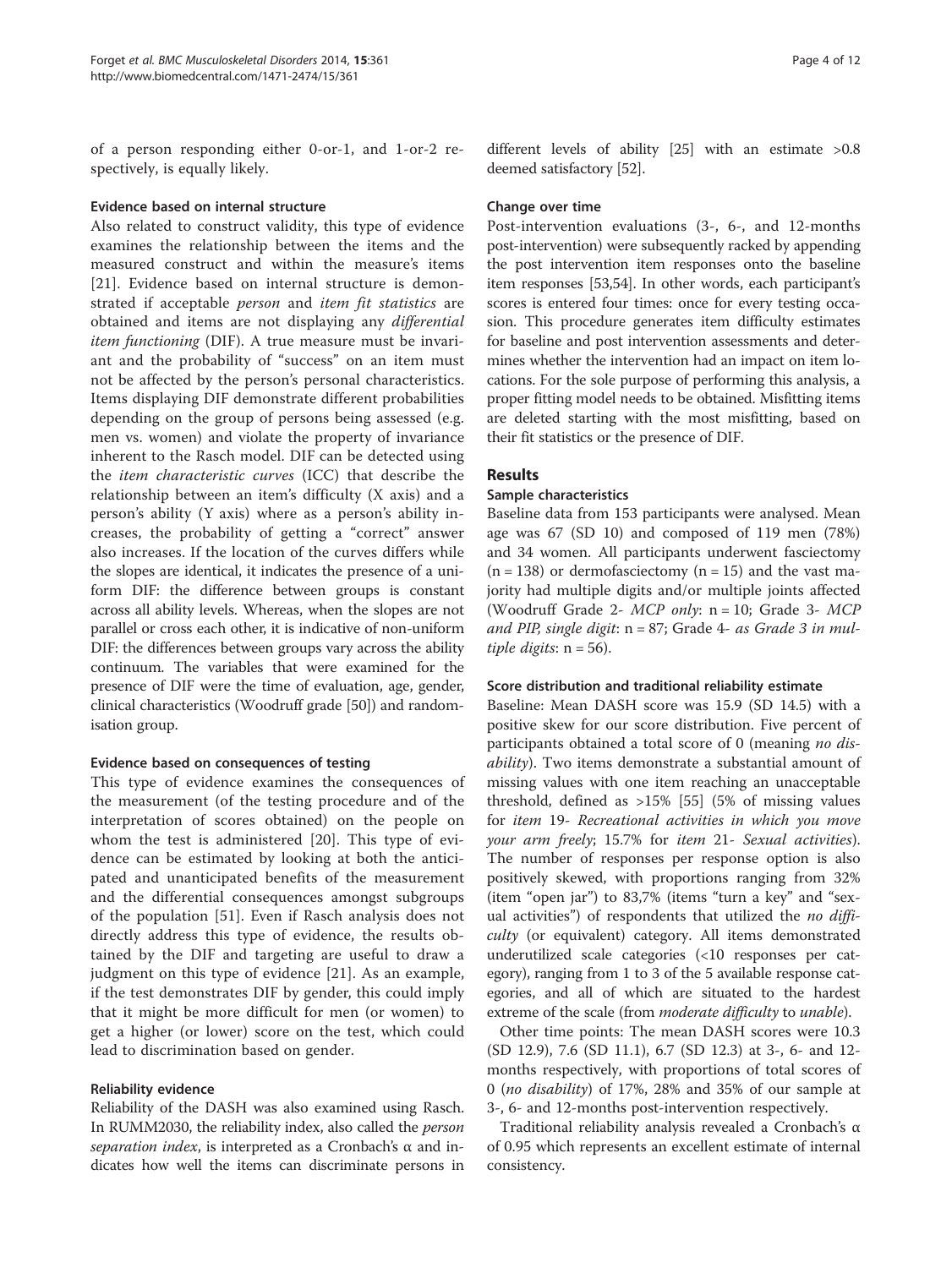#### Principal component analysis

The random sampling and normality assumptions were met as each subject only contributed one score on each variable and skewness and kurtosis coefficients did not exceed  $\pm 2.0$  for the majority of variables (>60%) [\[56](#page-11-0)]. Although other assumptions were inconsistently met due to the ordinal nature of the data, the results of the PCA were suitable to identify the number of dimensions measured by the DASH and the items potentially unrelated to a one-dimensional concept. The visual examination of the scree plot indicates the presence of one strong factor. Furthermore, based on the eigenvalues, one predominant

factor similarly stands out, but some items are also loading on 3 other factors (Table 1). The first factor explains 60% while the second, third and fourth factors explain 6%, 5% and 4% of the variance respectively. As items predominantly load on the first factor, none of the items were removed following this first triage and all were included for the Rasch analysis.

#### Rasch analyses

To facilitate the interpretation of results, recoding of the scale was performed in RUMM2030 by reversing

| Table 1 Factor loadings from principal component analysis of the 30 items |  |  |  |  |  |  |
|---------------------------------------------------------------------------|--|--|--|--|--|--|
|---------------------------------------------------------------------------|--|--|--|--|--|--|

|     | <b>Items</b>                                         | Factor loadings* |          |          |          |  |  |
|-----|------------------------------------------------------|------------------|----------|----------|----------|--|--|
|     |                                                      | Factor 1         | Factor 2 | Factor 3 | Factor 4 |  |  |
| 1.  | Open a tight or new jar                              | 0.80             | $-0.36$  |          |          |  |  |
| 2.  | Write                                                | 0.72             | $-0.38$  | 0.32     |          |  |  |
| 3.  | Turn a key                                           | 0.83             | $-0.42$  |          |          |  |  |
| 4.  | Prepare a meal                                       | 0.83             |          |          |          |  |  |
| 5.  | Push open a heavy door                               | 0.77             |          |          |          |  |  |
| 6.  | Place an object on a shelf above head                | 0.78             |          | $-0.30$  |          |  |  |
| 7.  | Do heavy household chores                            | 0.93             |          |          |          |  |  |
| 8.  | Garden or do yard work                               | 0.83             |          |          |          |  |  |
| 9.  | Make a bed                                           | 0.86             |          |          |          |  |  |
| 10. | Carry a shopping bag or briefcase                    | 0.86             |          |          |          |  |  |
| 11. | Carry a heavy object (over 10 lbs)                   | 0.80             |          |          |          |  |  |
| 12. | Change a lightbulb overhead                          | 0.83             |          |          |          |  |  |
| 13. | Wash or blow dry hair                                | 0.78             |          |          |          |  |  |
| 14. | Wash your back                                       | 0.79             | 0.32     |          |          |  |  |
| 15. | Put on a pullover sweater                            | 0.90             |          |          |          |  |  |
| 16. | Use a knife to cut food                              | 0.75             | $-0.40$  |          |          |  |  |
| 17. | Recreational activities which require little effort  | 0.75             |          |          |          |  |  |
| 18. | Recreational activities with force or impact         | 0.81             |          |          |          |  |  |
| 19. | Recreational activities which move arm freely        | 0.82             |          |          |          |  |  |
| 20. | Manage transportation needs                          | 0.79             |          |          |          |  |  |
| 21. | Sexual activities                                    | 0.63             |          |          |          |  |  |
| 22. | Interference with normal social activities           | 0.56             | 0.35     |          | $-0.62$  |  |  |
| 23. | Limitation in work or other regular daily activities | 0.57             |          |          |          |  |  |
| 24. | Pain in arm, shoulder or hand                        | 0.66             |          | 0.60     |          |  |  |
| 25. | Pain when performing specific activity               | 0.78             |          | 0.52     |          |  |  |
| 26. | Tingling                                             | 0.56             |          |          | 0.52     |  |  |
| 27. | Weakness                                             | 0.79             |          |          |          |  |  |
| 28. | Stiffness                                            | 0.61             | 0.45     |          |          |  |  |
| 29. | Difficulty sleeping                                  | 0.73             |          |          |          |  |  |
| 30. | Feeling less capable, less confident or less useful  | 0.67             |          |          |          |  |  |
|     | Eigenvalue                                           | 17.91            | 1.67     | 1.46     | 1.16     |  |  |

\*Only loading of ≥0.3 are included.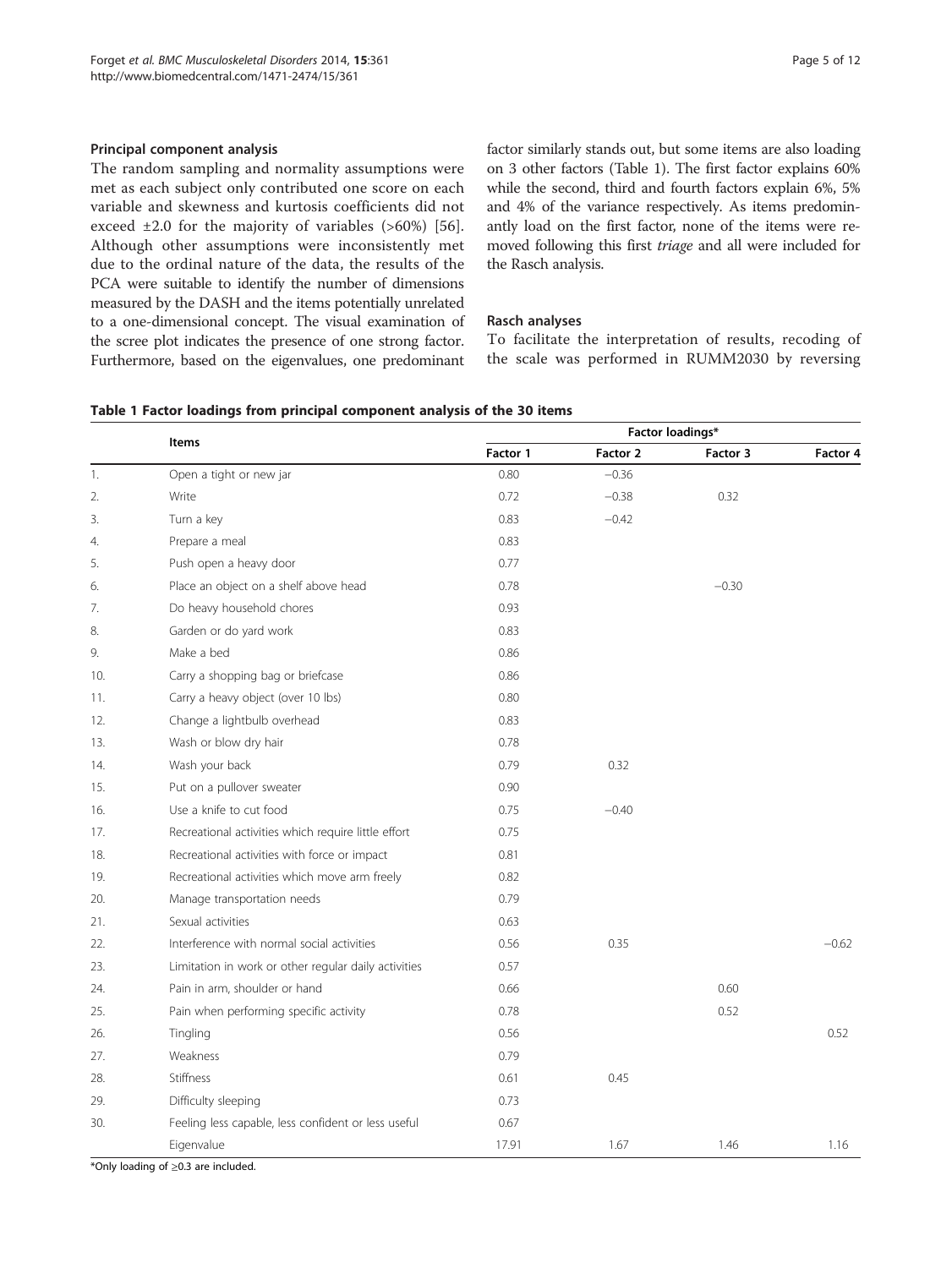the scores associated with scale's difficulty level - categories now ranging from 0- Unable to 4- No difficulty.

When looking for the evidence based on response processes, the initial fit of the baseline data produced a significant item-trait interaction ( $\chi^2$ : 119.92; probability: p <0.05), indicating that the DASH does not meet the expectations of the Rasch model. Two items (28 and 30) misfit the model's expectations based on fit residual values above 2.5, and five more items (7, 8, 9, 21 and 26) also had a significant chi-square statistics or Fstatistics (Table 2). Eleven persons had residuals outside

the recommended range (above or below 2.5). When looking at the adequacy of response categories, items 6, 12, 13, 17, 19-21 and 30 demonstrated disordered thresholds, with scoring categories that are clearly underused (see Figure [1](#page-6-0) for example).

When looking at the evidence based on test content and consequences of testing, the DASH's level of difficulty of its composing items does not adequately target the level of ability of the persons. This is demonstrated by the item-person map that shows some gaps along the continuum, mainly located between -2 and -4 logits and

Chi-square F-stat

|     |                                                      | Location | <b>SE</b> | <b>Fit Residual</b> | Chi-square |                 | r-stat |         |
|-----|------------------------------------------------------|----------|-----------|---------------------|------------|-----------------|--------|---------|
|     | <b>Items</b>                                         |          |           |                     | Value      | <i>p</i> -value | Value  | p-value |
| 3.  | Turn a key                                           | $-1.37$  | 0.18      | $-1.149$            | 3.953      | 0.139           | 2.833  | 0.062   |
| 20. | Manage transportation needs                          | $-1.279$ | 0.166     | $-0.475$            | 1.932      | 0.381           | 0.864  | 0.424   |
| 15. | Put on a pullover sweater                            | $-1.27$  | 0.144     | $-1.57$             | 4.864      | 0.088           | 2.902  | 0.058   |
| 4.  | Prepare a meal                                       | $-1.219$ | 0.154     | $-1.863$            | 3.585      | 0.167           | 2.335  | 0.101   |
| 9.  | Make a bed*                                          | $-1.13$  | 0.143     | $-2.106$            | 7.508      | 0.023           | 6.288  | 0.002   |
| 2.  | Write                                                | $-1.051$ | 0.162     | 0.177               | 1.805      | 0.406           | 0.658  | 0.519   |
| 29. | Difficulty sleeping                                  | $-1.017$ | 0.137     | 0.365               | 0.067      | 0.967           | 0.066  | 0.936   |
| 10. | Carry a shopping bag or briefcase                    | $-0.857$ | 0.127     | $-1.072$            | 2.319      | 0.314           | 1.049  | 0.353   |
| 26. | Tingling*                                            | $-0.817$ | 0.134     | 2.186               | 8.396      | 0.015           | 2.299  | 0.104   |
| 22. | Interference with normal social activities           | $-0.808$ | 0.139     | 1.213               | 4.652      | 0.098           | 1.024  | 0.362   |
| 8.  | Garden or do yard work*                              | $-0.701$ | 0.13      | $-2.199$            | 6.767      | 0.034           | 4.432  | 0.014   |
| 23. | Limitation in work or other regular daily activities | $-0.657$ | 0.13      | $-0.221$            | 3.192      | 0.203           | 1.406  | 0.249   |
| 27. | Weakness                                             | $-0.495$ | 0.124     | $-0.073$            | 3.467      | 0.177           | 1.319  | 0.271   |
| 24. | Pain in arm, shoulder or hand                        | $-0.434$ | 0.127     | 1.662               | 2.928      | 0.231           | 1.191  | 0.307   |
| 25. | Pain when performing specific activity               | $-0.423$ | 0.121     | $-0.097$            | 0.791      | 0.673           | 0.417  | 0.660   |
| 5.  | Push open a heavy door                               | 0.197    | 0.135     | $-1.156$            | 3.168      | 0.205           | 1.933  | 0.148   |
| 16. | Use a knife to cut food                              | 0.252    | 0.142     | $-0.176$            | 0.794      | 0.672           | 0.22   | 0.803   |
| 13. | Wash or blow dry hair                                | 0.375    | 0.126     | $-0.996$            | 0.306      | 0.858           | 0.182  | 0.833   |
| 17. | Recreational activities which require little effort  | 0.376    | 0.141     | $-0.364$            | 2.547      | 0.280           | 1.861  | 0.159   |
| 6.  | Place an object on a shelf above head                | 0.647    | 0.127     | $-1.047$            | 0.578      | 0.749           | 0.287  | 0.751   |
| 7.  | Do heavy household chores*                           | 0.813    | 0.119     | $-2.302$            | 7.891      | 0.019           | 5.143  | 0.007   |
| 14. | Wash your back                                       | 0.923    | 0.112     | $-0.559$            | 0.837      | 0.658           | 0.34   | 0.712   |
| 21. | Sexual activities*                                   | 0.923    | 0.127     | 1.937               | 16.732     | 0.000           | 2.796  | 0.065   |
| 12. | Change a lightbulb overhead                          | 0.944    | 0.118     | $-0.384$            | 3.054      | 0.217           | 1.355  | 0.261   |
| 11. | Carry a heavy object (over 10 lbs)                   | 1.094    | 0.11      | $-0.171$            | 0.697      | 0.706           | 0.475  | 0.623   |
| 19. | Recreational activities which move arm freely        | 1.132    | 0.111     | $-0.867$            | 1.026      | 0.599           | 0.741  | 0.478   |
| 28. | Stiffness*                                           | 1.223    | 0.109     | 3.315               | 11.746     | 0.003           | 4.221  | 0.017   |
| 18. | Recreational activities with force or impact         | 1.277    | 0.111     | $-0.14$             | 0.718      | 0.698           | 0.246  | 0.782   |
| 1.  | Open a tight or new jar                              | 1.639    | 0.111     | 0.37                | 0.582      | 0.747           | 0.165  | 0.848   |
| 30. | Feeling less capable, less confident or less useful* | 1.714    | 0.098     | 2.937               | 13.022     | 0.001           | 2.839  | 0.062   |

Positive location (measure) numbers mean harder items; negative location means easier items.

Abbreviation: SE, standard error.

Bolded items: outside the ±2.5 range for fit residuals.

\*fit residuals with significant chi-square and\or F-statistics ( $p$  <0.05).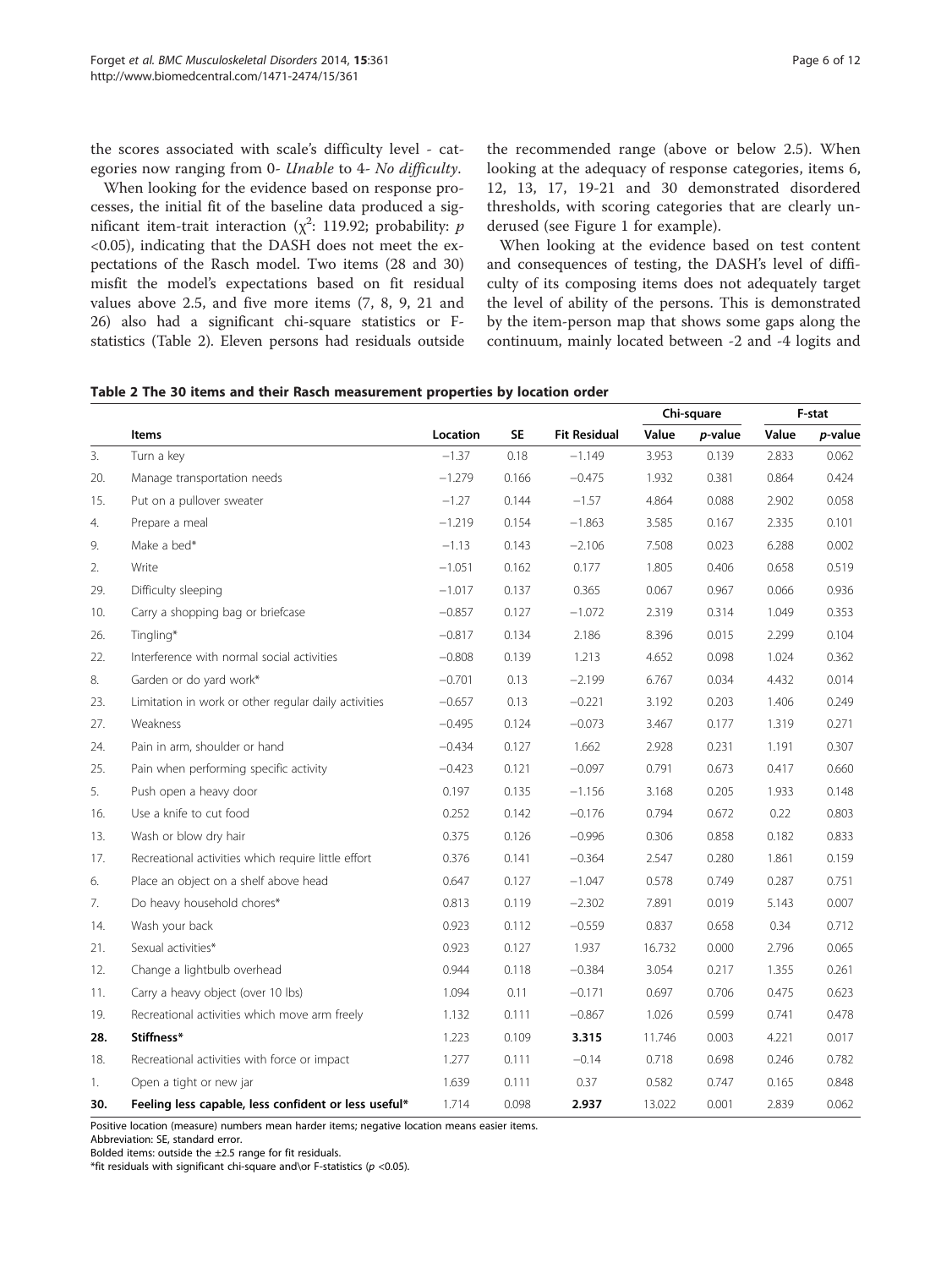<span id="page-6-0"></span>

above 4 logits (Figure 2). The mean person location is 2.936 while it should be located near the mean location of the items that is set at 0 by default.

When looking at evidence based on internal structure and based on consequences of testing, the presence of DIF was explored and was deemed to be present if analyses of variance were significant (Bonferroni-corrected;  $p$  <0.000617). Items 5- Push open a heavy door and 11-Carry a heavy object (over 10 lb) demonstrated uniform DIF by gender with women scoring more towards the unable response category of the scale on these two items despite having the same level of ability as men. The

person separation index obtained is 0.90, indicating excellent internal consistency reliability.

To examine the change in difficulty estimates over time, racking of data was performed and fit to the Rasch model was examined. Because the initial fit of the racked data produced a significant item-trait interaction with several misfitting items and persons, an attempt at transforming the DASH was made to meet the Rasch model expectations and thus allowing for interpretation of the results. Response categories were changed for all 30 items based on the criteria for optimizing category effectiveness [[49](#page-11-0)]. All items were re-scored to have 3-response

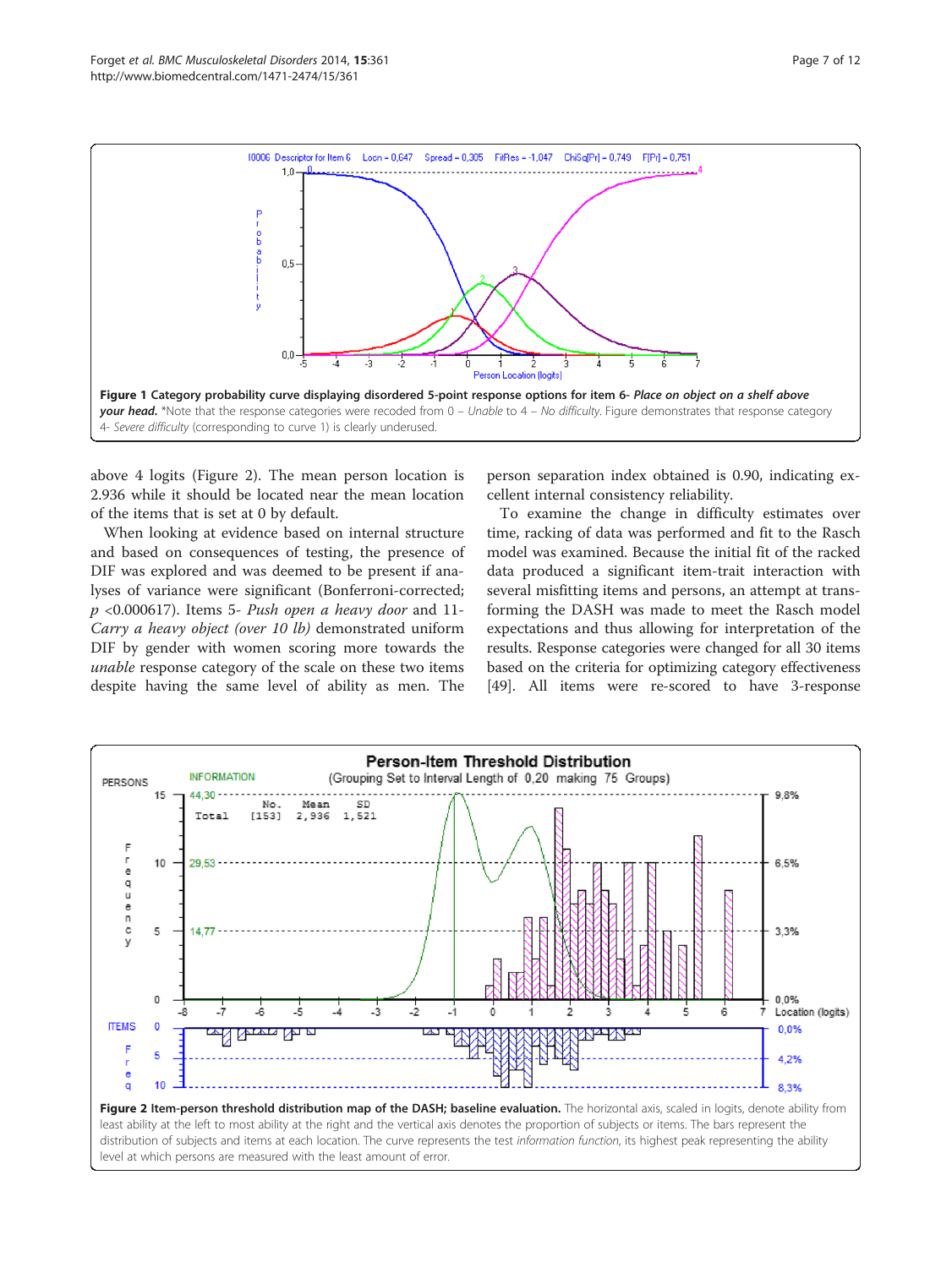categories (categories 2-3 and 4-5 were combined respectively while category 1 remained), except for item 21 that was dichotomized for the 3-, 6- and 12-month evaluations and item 20 that was dichotomized for the 12-month evaluation. Once all items had ordered thresholds, all fit statistics, standardized residuals, chi-square and F-statistics, were re-examined. Item 26- Tingling still displayed misfit and was therefore deleted. The global fit statistic  $(\chi^2: 250.62; p = 0.191)$  confirmed that the 29 items of the modified DASH, scored with 2- or 3-response categories, work well together to measure upper extremity function in persons with DC. The unidimensionality of the modified DASH was supported by the principal component analysis of the residuals. Indeed, the first component explained less than 10% of the variance, confirming that all the information in the data is explained by the latent measure [\[57](#page-11-0)]. However, as depicted by the item-person map in Figure 3, the items are still mistargeting the persons with a mean person's location of 5.051 (SD 1.803) in relation to the mean location of the items that is set at 0 by default.

In order to visualize the change in item difficulty estimates, the baseline estimates were plotted against all other evaluation time points (Figure [4](#page-8-0)) [\[54\]](#page-11-0). The difficulty estimates that join on the 'no change' line, represented as the solid black line on the Figure, represent items that keep the same level of difficulty with time. Correspondingly, estimates that join below the line represent items that got easier and those joining above the line represent items that became harder. As persons undergoing surgery are expected to do better, the majority of items should become less difficult and be located below the 'no change' line, which is not the case here especially at 12 months postsurgery with 12 of the 29 items situated above the line.

#### **Discussion**

To the best of our knowledge, this is the first study to look at the psychometric properties of the DASH specifically with a population affected by DC and we found that the original version of the 30-item DASH did not display adequate validity evidence for use with this population.

We first estimated the internal consistency of the DASH and found, with both analyses, excellent estimates that are consistent with those found in other studies [[7](#page-10-0)[,58](#page-11-0)].

To evaluate the validity of the DASH, we used an original conceptualization that facilitates the analyses and interpretation of the results generated by the Rasch model. Our results do not support the different types of validity evidences, hence demonstrating that the DASH, in its present format, is not an ideal measure for this population.

Using a novel conceptualisation of validity [\[20\]](#page-10-0), the results of our study offers a lot of information on the relevance of the DASH with a DC population. We first verified the factor structure of the DASH and found that the items were predominantly loading onto one factor, which allowed us to pursue Rasch analysis. However, similarly to other studies [[30,31\]](#page-11-0), the items also loaded onto additional factors. As found by Kennedy et al. [\[7](#page-10-0)], the items that relate to more than one factor are mainly associated with symptoms, thus reviving the debate whether these items should be considered separately to those pertaining to functioning.

Based on the results of our traditional and Rasch analyses, evidence based on test content cannot be supported by our results. Our sample at baseline consisted of people waiting for surgery and thus certainly experiencing some functional difficulties. However, the mean DASH score obtained at baseline was 15.9, which is more consistent with the results obtained in the general US population

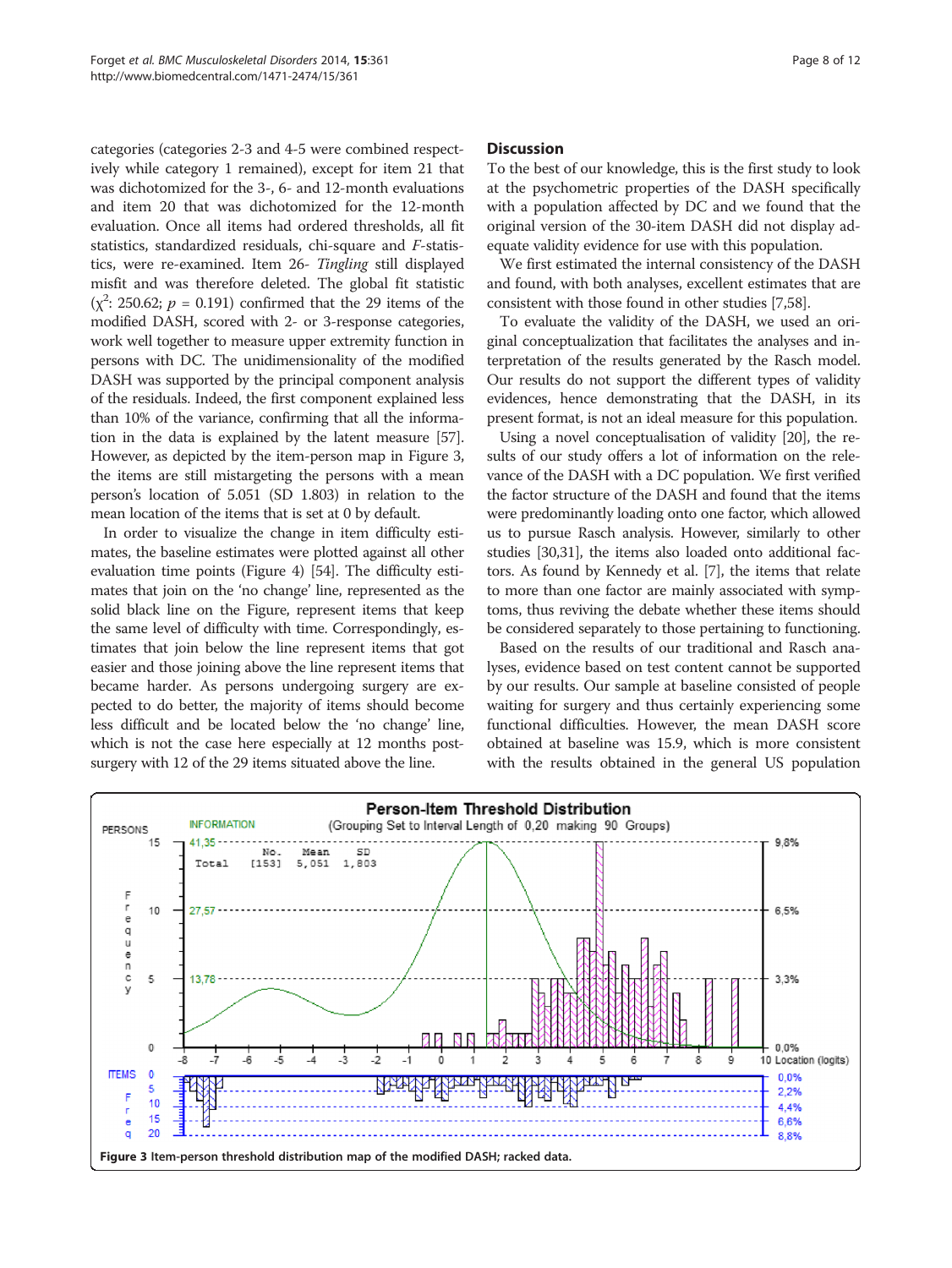<span id="page-8-0"></span>

(10.1 SD 14.7) than for people with diverse upperextremity conditions (43.9 SD 22.9; n = 200) [\[7](#page-10-0)]. Moreover, the total scores' distribution is positively skewed, indicative of a large ceiling effect. This affects the ability of the DASH to measure functioning and symptoms with precision and to discriminate higher functioning individuals. This effect could be partly explained by the ease of performance of some items for people affected by this pathology. Items like 6- Place an object on a shelf above your head or 14- Wash your back are likely to be easy to perform for these people because these tasks do not rely mainly on the biomechanics of the fingers for their realization. Moreover, the high rate of missing values for two items, but especially for item 21- Sexual activities, raises doubts about the relevance of including this item in the questionnaire.

Furthermore, an important gap in the items' location along the continuum can be observed. This gap greatly hinders the ability of the DASH to assess with precision people that would be located around this level of ability. We also observed that the level of difficulty of the items of the DASH is not targeting well the ability level of our participants affected by DC. As pointed out by Hagquist et al. [[59\]](#page-11-0), targeting is crucial for a good measurement and mistargeting limits the ability of the measure to differentiate people along the latent trait. Again by observing the item-person map, we first see that a large proportion of persons are located considerably above the highest levels of item threshold, showing that a greater proportion of participants are too highly functioning to be picked up by the items. The person ability estimate has a mean of 2.936, which is far above the recommended 0 location, and is an indicator that this sample of participants are too able for the difficulty of the DASH's items. Demonstrated through the Test Information Function (Figure [2](#page-6-0)), the DASH is most useful for people with an ability level around a logit of -1. We can also observe that the curve tapers off at around -3 and +3 units, points beyond which the persons' ability cannot be measured with precision. Moreover, the bulk of items' location is situated between -2 and +4 logits, whereas the persons' location is from 0 to +6 logits. Finally, the presence of items at the far left side also demonstrates that some items are deemed too easy for a population affected by DC, which puts a burden on the patients to answer items that are irrelevant for them.

The results of our study do not support the evidence based on response processes. This was demonstrated by a significant item-trait interaction, an indication that the DASH does not meet the expectation of the Rasch model. Eleven persons and seven items were identified as not meeting the requirements of the model with residuals located beyond acceptable limits (±2.5) or by having significant chi-square or F-statistics. Interestingly, almost all of the misfitting items have actually been identified as problematic activities or impacting quality of life by patients affected by DC [[60](#page-11-0)]. This phenomenon could partly be explained with a stereotypic view of gender task allocation that some of these activities can be regarded as carried out predominantly by women and therefore might be more or less relevant for males (ie: house chores and making a bed) which are the ones mainly affected by this disease. Also, some of the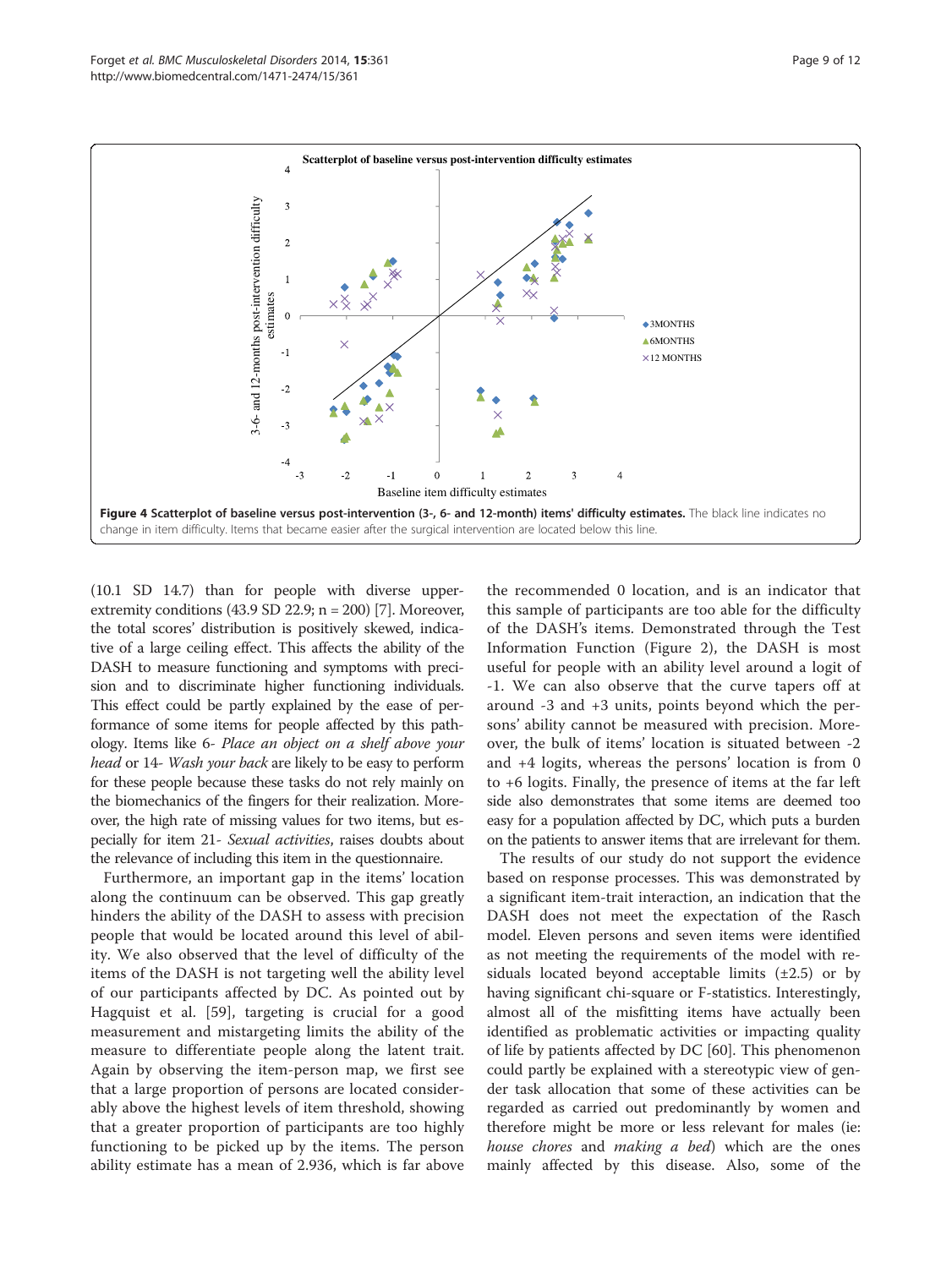activities covered by these items might be too broad or the wording confusing, leaving room for the respondent's own interpretation of the question and potentially distorting the response distribution. Perhaps fragmenting the activity (eg: instead of Garden revise as Mow your lawn with a lawnmower) or providing a definition (eg: defining what is meant by stiffness or tingling) could improve the respondents' understanding and decrease individual interpretation of the items. We previously raised the issue that item 21- Sexual activity can be open to personal interpretation as to whether it could be regarded as referring to the physical or to the emotional aspect of sexuality (re: inability to perform physical acts or referring to sexual desire) which could have impacted the way the participants responded to this item [[8](#page-10-0)].

A rating scale diagnosis was also performed. First, as recommended by Bond and Fox [[25\]](#page-10-0), the number of responses per category was considered based on the results of our traditional analysis. It clearly demonstrates that, for our sample of people affected by DC, the response categories *unable* and *severe difficulty* are highly underutilized with a very high proportion of respondents using the no difficulty response category, which is consistent with our hypothesis that the DASH's items are too easy for this population. Based on our Rasch analysis, eight items had disordered response thresholds. For these items, this clearly demonstrates that some response categories never have the highest probability of being endorsed by the participants, which is also indicative that the scale contains too many response options.

Even if never done specifically with a DC population, the results of our Rasch analyses are consistent with results obtained from studies looking at other conditions. Targeting a population affected by multiple sclerosis, Cano and al. [\[32\]](#page-11-0) found that the DASH showed misfit of thirteen items and disordered item response threshold for 9 items. They concluded that the DASH should be revised to improve its psychometric performance when used with a population affected by multiple sclerosis. Two other studies performed Rasch analysis with the DASH with larger samples composed of persons affected by diverse upper-extremity musculoskeletal or neurological disorders [[30,31](#page-11-0)]. Both found that three [[30](#page-11-0)] and four [[31](#page-11-0)] items showed poor fit to the Rasch model, with items 21- Sexual Activities and 26- Tingling being problematic in both studies, which is consistent with our results.

Again, the results of our study are not able to support evidence based on internal structure. As discussed previously, multiple items and persons demonstrated inadequate fit statistics, which is indicative that the persons and the items are not performing as expected by the Rasch model. Also, based on our knowledge, this is the first study to explore the DASH for DIF. Two items

displayed DIF by gender. These items were found to both possess the qualifier "heavy" (items 5- Push open a heavy *door* and 11- Carry a heavy *object* (over 10 lb)).

The last evidence considered, evidence on consequences of testing, also cannot be supported. Again, the presence of DIF by gender demonstrates that the 2 items do not have the same meaning for men and women. Even if having similar levels of functioning, women tend to answer as being less able to lift or push heavy objects then men and is consistent with the fact that women tend to selfreport lower self-perception of physical capacity than men [[61\]](#page-11-0). Moreover, all of our analyses (eg: the presence of the large ceiling effect, mistargeting of the items, disordered response thresholds) suggest that the DASH would need revision to be used with a population affected by DC.

Numerous DC-related studies have used the DASH as primary outcome measure [[35,62](#page-11-0)-[70](#page-11-0)]. However, the results of our study clearly demonstrate the limits of the DASH when used to measure disability and functioning with a population affected by DC. We modified the DASH in order to obtain a proper fit. After transformation, the 29 remaining items may serve as a basis for the development of a revised DASH specific for DC. However, this modified DASH is still too easy and therefore items with a higher level of difficulty and items that fill gaps should be created and further co-calibrated onto the same linear continuum. By a process of equating and anchoring, new items can be added and calibrated and improve the psychometric properties of the revised measure.

The results of the racked data when compared in time showed that the DASH's items have a good correlation between baseline and post-intervention items difficulty estimates. This clearly demonstrates that the level of difficulty remains stable in time, with the easiest items at baseline remaining the easiest items after the intervention. However, a proportion of items became more difficult for participants, especially at 12 months post-intervention when compared with baseline. This could be indicative of the recurrence of the disease in some participants. However, recurrence was not measured in this trial because of the lack of consensus on what is a recurrence and how it is measured. Reported recurrence rates in the literature range from 5% up to 71% after a partial or total fasciectomy (at 24 to 120 months) [\[1](#page-10-0)].

The results of our study may have been impacted by our relatively small sample size. The presence of adequate targeting of the items to the sample, the sample size required to perform a Rasch analysis should have included at least 200 observations in order to yield stable person and item estimates (±0.5 logit at 95% confidence level) and based on an expected standard error level of ±0.1 [[71](#page-11-0)]. However, our sample was large enough in order to appreciate the appropriateness of the DASH with a population affected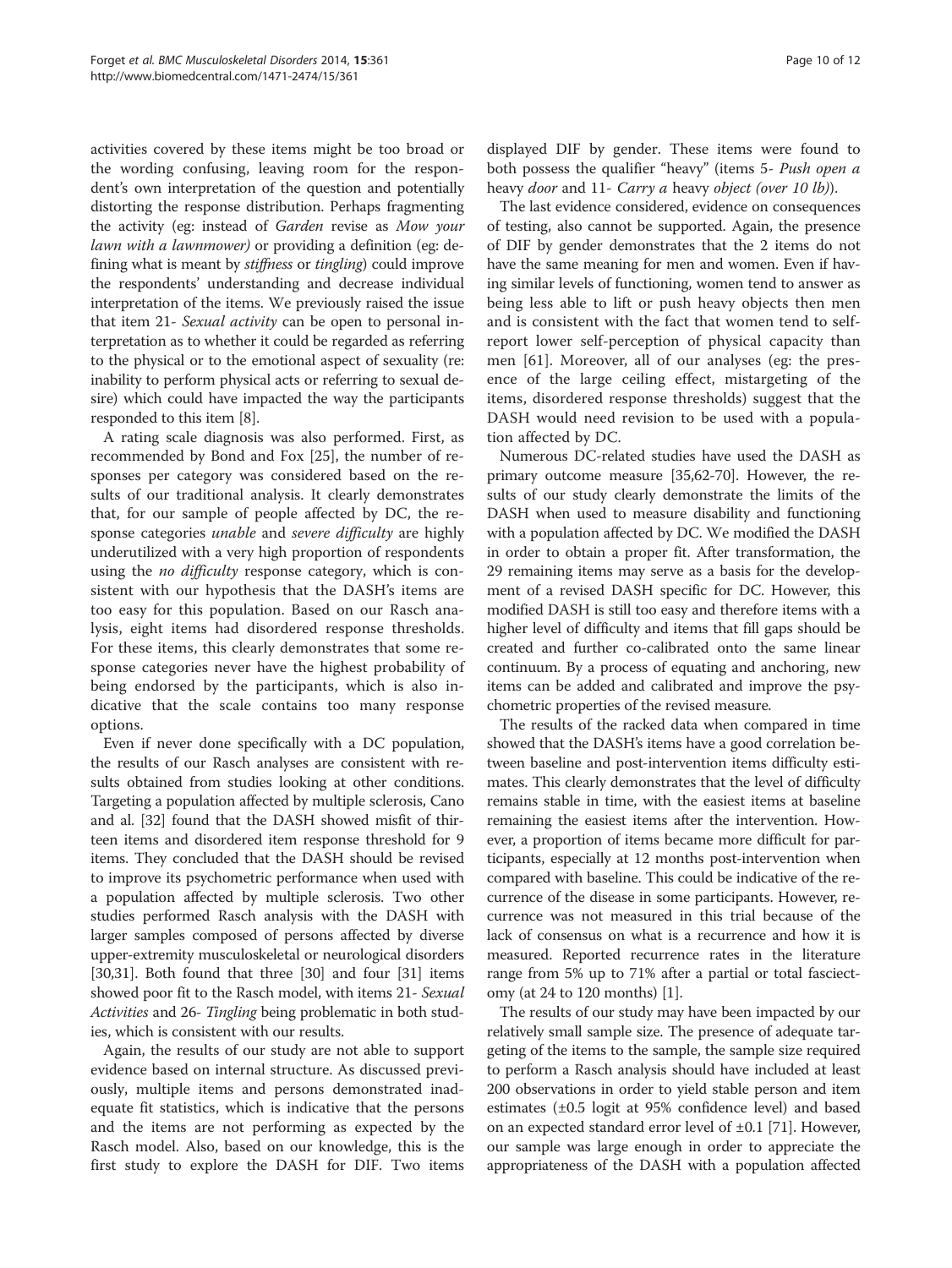<span id="page-10-0"></span>by DC and was composed of persons of various stages of the disease.

#### Conclusions

Even if extensively studied and internationally recognized and utilized, the DASH might not be the most appropriate measure when assessing function with people affected by DC. The DASH should be revised and further tested with people affected with DC in order to validate its use with this specific population or an alternative disease-specific measure needs to be developed and used in this population. Clinicians and researchers should be careful when deciding which outcome measure is the best to use for their population. Using an outcome measure that is not valid can have serious repercussions; it may invalidate the results of a study and pose an unnecessary burden on the patient. Even if studies like ours are not available for each outcome measure and in relation to every population, professionals should ascertain the validity of the chosen outcome prior to the intervention.

#### Competing interests

The authors declare that they have no competing interests.

#### Authors' contribution

CJH and LS designed the original study and contributed to the data collection. NJF drafted the manuscript. JH performed the statistical analysis, and all authors supervised the analysis. NJF and JH contributed to the writing of the manuscript. All authors read and approved the final manuscript.

#### Acknowledgments

The authors want to acknowledge the support of Patrick G. Harris M.D. FRCS (c) and Michèle Rivard Sc.D. in the implementation of this study. The authors also want to acknowledge the financial support from the Département de Chirurgie du Centre Hospitalier de l'Université de Montréal (CHUM), Fondation du CHUM, and the Fonds de Recherche du Québec en Santé  $(FRO-S)$ .

#### Author details

<sup>1</sup>École de santé publique de l'Université de Montréal (ESPUM), Université de Montréal, Montreal, Canada. <sup>2</sup>School of physical and occupational therapy, McGill University, Montreal, Canada. <sup>3</sup>Centre de la main, Centre hospitalier de l'Université de Montréal (CHUM), Montreal, Canada. <sup>4</sup>School of Health Sciences, Faculty of Medicine and Health Sciences, University of East Anglia, Norwich, UK. <sup>5</sup>Norwich Medical School, Faculty of Medicine and Health Sciences, University of East Anglia, Norwich, UK. <sup>6</sup>École de réadaptation, Université de Montréal, Montreal, Canada. <sup>7</sup>Centre de recherche interdisciplinaire en réadaptation du Montréal métropolitain (CRIR), Montreal, Canada. <sup>8</sup>Institut de réadaptation Gingras-Lindsay de Montréal, Montreal, Canada.

#### Received: 20 February 2014 Accepted: 17 October 2014 Published: 30 October 2014

#### References

- 1. Shih B, Bayat A: Scientific understanding and clinical management of Dupuytren disease. Nat Rev Rheumatol 2010, 6:715–726.
- Lucas G, Brichet A, Roquelaure Y, Leclerc A, Descatha A: Dupuytren's disease: personal factors and occupational exposure. Am J Ind Med 2008, 51:9–15.
- 3. Gudmundsson KG, Arngrimsson R, Sigfusson N, Bjornsson A, Jonsson T: Epidemiology of Dupuytren's disease - clinical, serological, and social assessment. The Reykjavik study. J Clin Epidemiol 2000, 53:291-296.
- 4. van Rijssen AL, Werker PMN: Percutaneous needle fasciotomy in Dupuytren's disease. J Hand Surg Br Volume 2006, 31:498–501.
- 5. Hurst LC, Badalamente MA, Hentz VR, Hotchkiss RN, Kaplan FT, Meals RA, Smith TM, Rodzvilla J: Injectable collagenase clostridium histolyticum for Dupuytren's contracture. N Engl J Med 2009, 361:968–979.
- 6. Hudak PL, Amadio PC, Bombardier C: Development of an upper extremity outcome measure: the DASH (Disabilities of the arm, shoulder and hand). Am J Ind Med 1996, 29:602-608.
- 7. Kennedy CA, Beaton DE, Solway S, McConnell S, Bombardier C: The DASH and QuickDASH Outcome Measure User's Manual. 3rd edition. Toronto, Ontario: Institute for Work & Health; 2011.
- 8. Forget NJ, Higgins J: Comparison of generic patient-reported outcome measures used with upper extremity musculoskeletal disorders: linking process using the international classification of functioning, disability, and health (ICF). J Rehabil Med 2014, 46:327-334.
- 9. Hunsaker FG, Cioffi DA, Amadio PC, Wright JG, Caughlin B: The American academy of orthopaedic surgeons outcomes instruments: normative values from the general population. J Bone Joint Surg Am 2002, 84A:208–215.
- 10. Beaton DE, Katz JN, Fossel AH, Wright JG, Tarasuk V, Bombardier C: Measuring the whole or the parts? Validity, reliability, and responsiveness of the Disabilities of the arm, shoulder and hand outcome measure in different regions of the upper extremity. J Hand Ther 2001, 14:128-146.
- 11. Slobogean GP, Noonan VK, O'Brien PJ: The reliability and validity of the Disabilities of arm, shoulder, and hand, EuroQol-5D, health utilities index, and short form-6D outcome instruments in patients with proximal humeral fractures. J Shoulder Elbow Surg 2010, 19:342-348.
- 12. Desai AS, Dramis A, Hearnden AJ: Critical appraisal of subjective outcome measures used in the assessment of shoulder disability. Ann R Coll Surg Engl 2010, 92:9–13.
- 13. Staples MP, Forbes A, Green S, Buchbinder R: Shoulder-specific disability measures showed acceptable construct validity and responsiveness. J Clin Epidemiol 2010, 63:163–170.
- 14. Zimmerman NB, Kaye MB, Wilgis EF, Zimmerman RM, Dubin NH: Are standardized patient self-reporting instruments applicable to the evaluation of ulnar neuropathy at the elbow? J Shoulder Elbow Surg 2009, 18:463–468.
- 15. Raven EE, Haverkamp D, Sierevelt IN, van Montfoort DO, Poll RG, Blankevoort L, Tak PP: Construct validity and reliability of the Disability of arm, shoulder and hand questionnaire for upper extremity complaints in rheumatoid arthritis. J Rheumatol 2008, 35:2334–2338.
- 16. Kitis A, Celik E, Aslan UB, Zencir M: DASH questionnaire for the analysis of musculoskeletal symptoms in industry workers: a validity and reliability study. Appl Ergon 2009, 40:251-255.
- 17. MacDermid JC, Wessel J, Humphrey R, Ross D, Roth JH: Validity of selfreport measures of pain and disability for persons who have undergone arthroplasty for osteoarthritis of the carpometacarpal joint of the hand. Osteoarthritis Cartilage 2007, 15:524–530.
- 18. Ball C, Pratt AL, Nanchahal J: Optimal functional outcome measures for assessing treatment for Dupuytren's disease: a systematic review and recommendations for future practice. BMC Musculoskelet Disord 2013, 14:131.
- 19. Messick S: Validity of psychological assessment. Validiation of inferences from persons' responses and performances as scientific inquiry into score meaning. Am Psychol 1995, 50:741-749.
- 20. American Educational Research Association, American Psychological Association, National Council on Measurement in Education: Standards for Educational and Psychological Testing. Washington, DC: American Educational Research Association; 1999.
- 21. Lim SM, Rodger S, Brown T: Using Rasch analysis to establish the construct validity of rehabilitation assessment tools. Int J Ther Rehabil 2009, 16:251–260.
- 22. Hobart JC, Cano SJ, Zajicek JP, Thompson AJ: Rating scales as outcome measures for clinical trials in neurology: problems, solutions, and recommendations. Lancet Neurol 2007, 6:1094–1105.
- 23. Bond TG: Validity and assessment: a Rasch measurement perspective. Metodologia Ciencias Comportamiento 2003, 5:179–194.
- 24. Rasch G: Probabilistic Models for Some Intelligence and Attainment Tests. Copenhagen: Danmarks paedagogiske Institut; 1960.
- 25. Bond TG, Fox CM: Applying the Rasch Model : Fundamental Measurement in the Human Sciences. 2nd edition. Mahwah, N.J: L. Erlbaum; 2007.